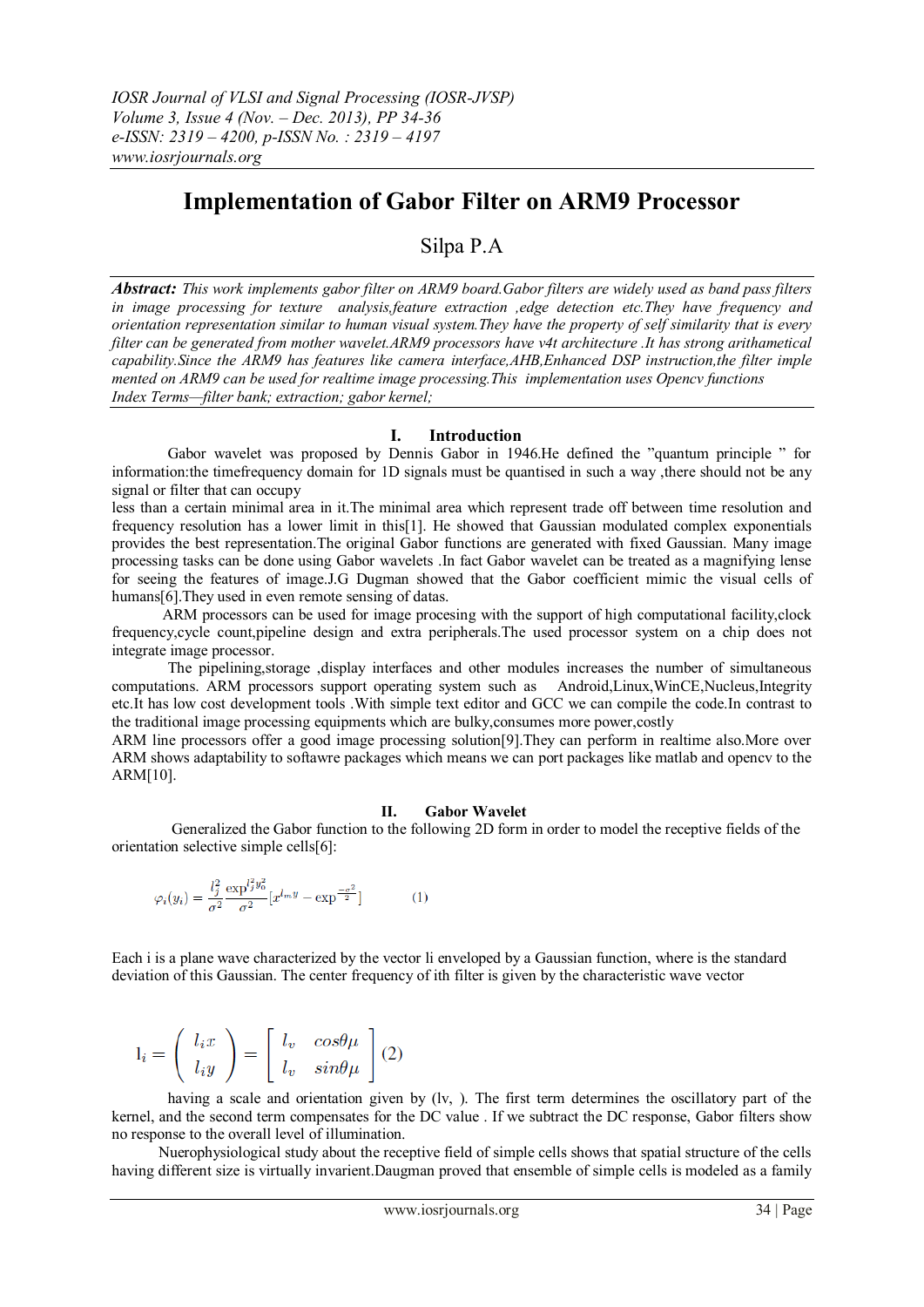of sampled 2D gabor wavelet in log-polar model .By this process we will get a class equivalent to affine coherent states generated by rotation and dilation.This process of decomposition is called wavelet transform of the image[5]

$$
s_j(y) = \int j(y)\psi_j(y-y^{\parallel})dy
$$
 (3)

Where  $j(y)$  is the image intensity value at y. Each member of gabor wavelet represents receptive field structure of a simple cell in visual cortex.Gabor decomposition mimics directional microscope with some orientation and scaling senarios.

 Gabor wavelet transform is introduced and widely used in computer vision area . U.s government conducted a program to find the best algorithm for facerecognition.In that Gabor wavelet based system was the best one[4].

# **III. Implementation Of Gabor Wavelet**

In this work Gabor filter is implemented on opencv.We used the formula Gabor=Gaussian\*Fourier multiplication of a harmonic function with Gaussian function gives Impulse function.The filter has both real and imaginary component.We can use either the real or imaginary part seperatly or can be used as a complex number.

```
\mathit{gab}(a,b;\lambda,\theta,\varphi,\sigma)=\exp(-(a^{'})^2+(b^{'})^2)2\sigma^2)\exp(i(2\pi a^{'}\lambda)Real
\operatorname{gab}(a,b;\lambda,\theta,\varphi,\sigma)=\exp(-(a^{'})^{2}+(\not b^{'})^{2}2\sigma^{2}\cos(i(2\pi a^{'}\lambda+\varphi)Imaginary
\mathit{gab}(a,b;\lambda,\theta,\varphi,\sigma)=\exp(-(a^{'})^2+(b^{'})^2)2\sigma^2)\sin(i(2\pi x^{'}\lambda+\varphi))\mathbf{a}^{\mathbf{i}} = a cos \theta + b sin \theta.
b^i = -a sin\theta + b cos\theta.(7)\lambda = the wavelength of the sinusoidal factor,\theta = the orientation of the gabor function,\varphi = the phase of f set,
```
 $\sigma = denotes the Gaussian envelope and denotes$ 

 $spatial aspect ratio.$ 

Here the output of the filter may not be an image, it can be a list of values or parameter. Most image processing take the image as two diamensional signal. Here resizing the image is important.Also the image is converted in to the pixel matrix[3]

#### **IV. Result**

Gabor wavelet is implemented on the ARM9 board .The result is as shown in figure.It can be used for edge detection, facerecognition etc.All these are subjects to future work.

## **TABLE I: Gabor coefficients**

| serial number | <b>Coefficients</b> |
|---------------|---------------------|
|               | .00737943           |
| 2             | 1.25E-04            |
| 3             | $-4.00E -06$        |
| 4             | 3.46E -07           |
| 5             | 5.51E -08           |
| 6             | $2.45e - 12$        |
| 7             | $-1.38e - 11$       |
|               | $3.55e - 13$        |
| a             | 7.53a -14           |